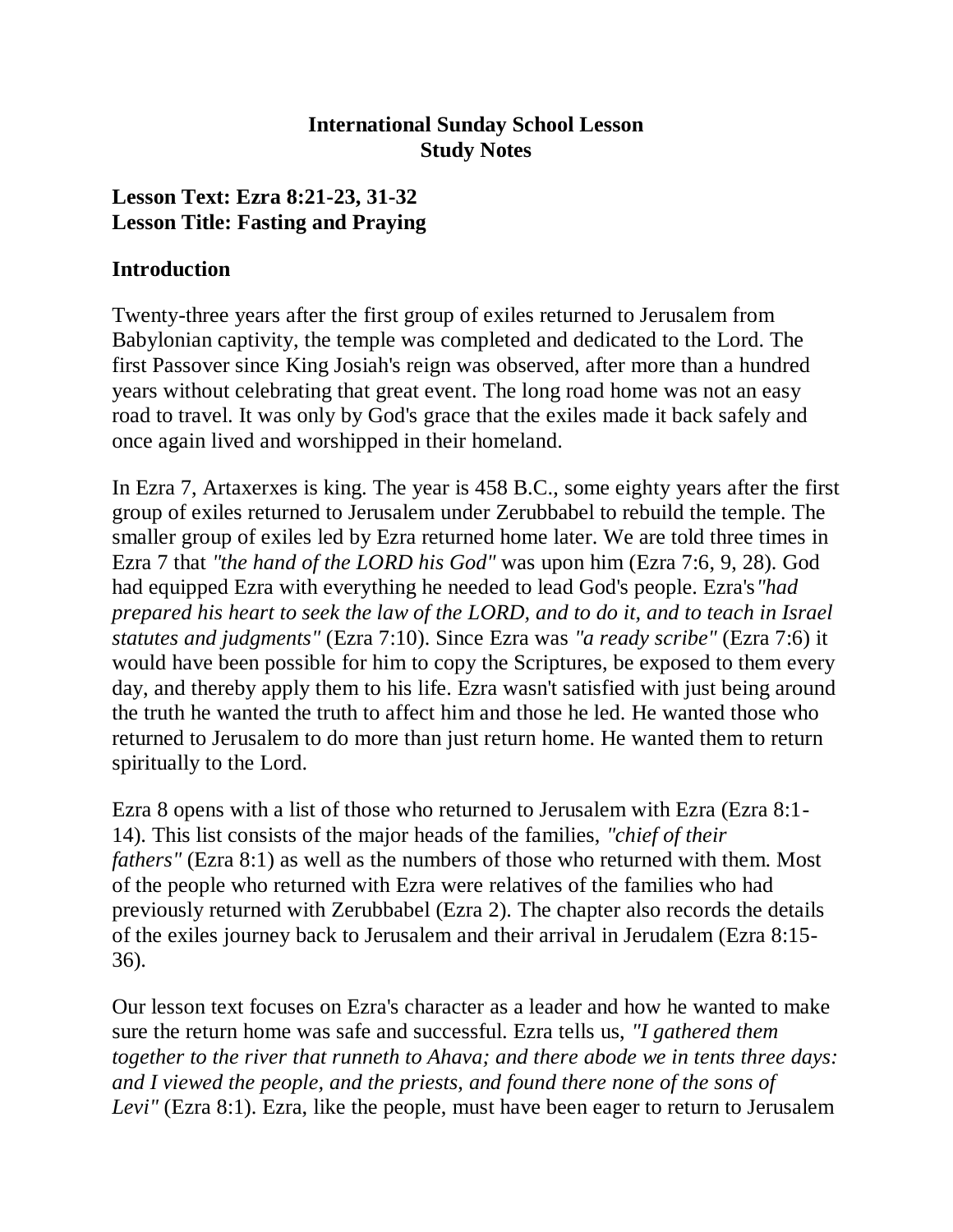but he was very careful to make all the necessary preparations. Preparation time is not wasted time! The *"three days"* (Ezra 8:1) they camped near the river was time well spent in organization and planning.

# **Fasting and Praying, Preparation at the Start of the Journey (Ezra 8:21-23)**

Ezra was about to lead a group of nearly 2,000 people across 900 miles of desert for approximately four months. He not only had the responsibility of the people but he was also carrying an enormous treasure of *"...six hundred and fifty talents of silver, and silver vessels an hundred talents, and of gold an hundred talents; Also twenty basons of gold, of a thousand drams; and two vessels of fine copper, precious as gold"* (Ezra 8:26-27). Although Ezra and his group were not large in number, they were large enough and carrying enough treasure to draw the attention of thieves and robbers. The dangers of the journey were just as great for a few thousand as they were if they had been millions in number.

Maybe you are of the opinion that you are just one Christian in the midst of this vast world and that you are not so important as to draw the attention of the enemy. Maybe you think your small church or your little Sunday school class is not that valuable and that the enemy wouldn't waste his time to attack you. And maybe you think your marriage and your little home is so small and insignificant that you are not vulnerable or susceptible to the dangers larger or more prominent families face. No matter how small or insignificant you may appear to be you are valuable and precious to the Lord and the kingdom work of Christ. You are carrying an enormous treasure that must be protected and presented at the end of life's journey. All of us need to "seek of him a right way for us, and for our little ones, and for all our substance."

## Verse 21

"Then I proclaimed a fast there, at the river of Ahava, that we might afflict ourselves before our God, to seek of him a right way for us, and for our little ones, and for all our substance."

Because Ezra recognized the importance and seriousness of what he was about to do, he "proclaimed a fast there, at the river of Ahava." Why did Ezra "fast?" "Fasting" is self-denial. When someone "fasts" they do without food, water, or some other necessity of life to express their dependence upon the Lord. "Fasting" is biblical and is still beneficial today. Sometimes the child of God should intentionally do without certain things in order to spend time with God. You can do without food or water which is the usually form of fasting found in the Bible.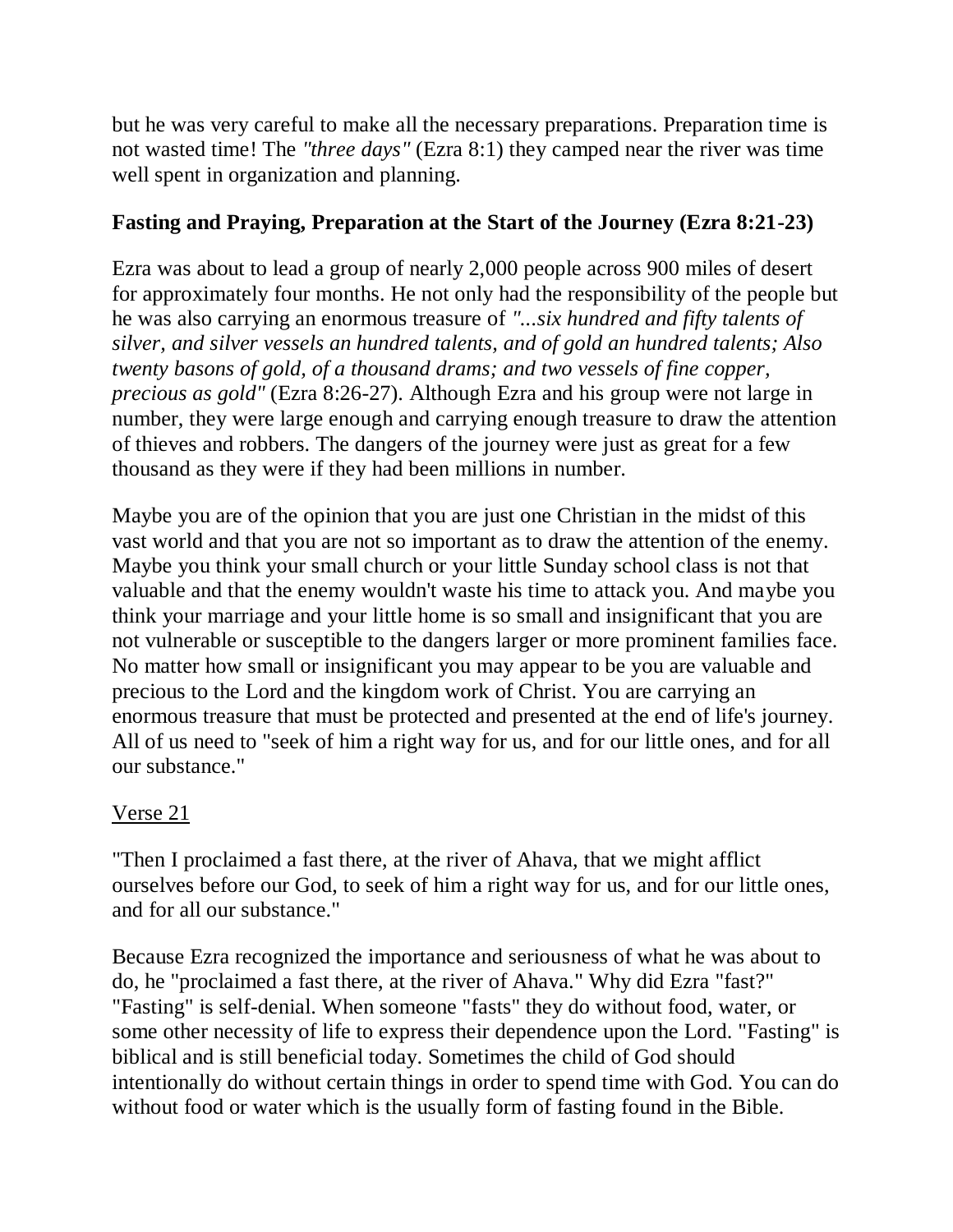However, in such a busy culture as ours, "fasting," or "intentionally doing without" normal daily routines that take up so much of our time is a form of "fasting" as well. Instead of spending an hour a day on Facebook you could "fast" the first fifteen minutes of that time and spend it with the Lord. Do without your favorite food or certain habit or routine and devote that time to prayer and reading God's Word. God honors true sincere "fasting" (Exodus 34:28; 1 Samuel 7:6; Psalm 35:13; 69:10; Isaiah 58:3; Jeremiah 14:12; Daniel 10:3; Zechariah 7:5; Matthew 6:16-18; Luke 4:1-2; Acts 9:9; Acts 13:2-3; 14:23).

Knowing the seriousness of the journey that lay ahead for Ezra and the people, he "proclaimed" or called for a refrain from the normal activities of life in order to focus on calling upon the Lord for safety. This "fast" took place "at the river of Ahava" which is a location in the vicinity of Babylon. While they were camped there, Ezra "proclaimed" this fast. As one of the spiritual leaders of the people he had the right to call upon the people to refrain from eating "that we might afflict ourselves before our God." "Afflict" means "to be busy with or to be occupied with." It was Ezra's conviction that the people needed a time of deliberate selfdenial and a giving of themselves to nothing but prayer and seeking God's direction and guidance.

## *Note: It should be remembered that unlike Moses, Ezra had no pillar of cloud by day or fire by night to lead him. But he could fast and pray!*

"To seek of him a right way for us" is a reference to "a direct road" or, "a prosperous and unimpeded journey." It is clear Ezra looked to Jehovah and not the earthly kings to guide them safely home. Ezra wanted to get to Jerusalem safely for many reason but mainly because he had "little ones" and "substance." The children and the treasure were very important and only God could be trusted with both.

It is very tempting to trust our own wisdom and travel through life without stopping and seeking God's guidance. Maybe you are confident that you can make it in life without stopping and seeking God's help. Think about your "little ones" and your "substance." Think about the dangers and the difficulties that life can bring. Is it asking too much for you to follow Ezra's example and renounce your dependence upon anyone and anything but God? Do you think you can get your little family safely to the end of life without "fasting" and "prayer?" Is it more helpful to read self-help books or spend time with the Lord? Which is more valuable, listening to people or listening to the Lord?

Verse 22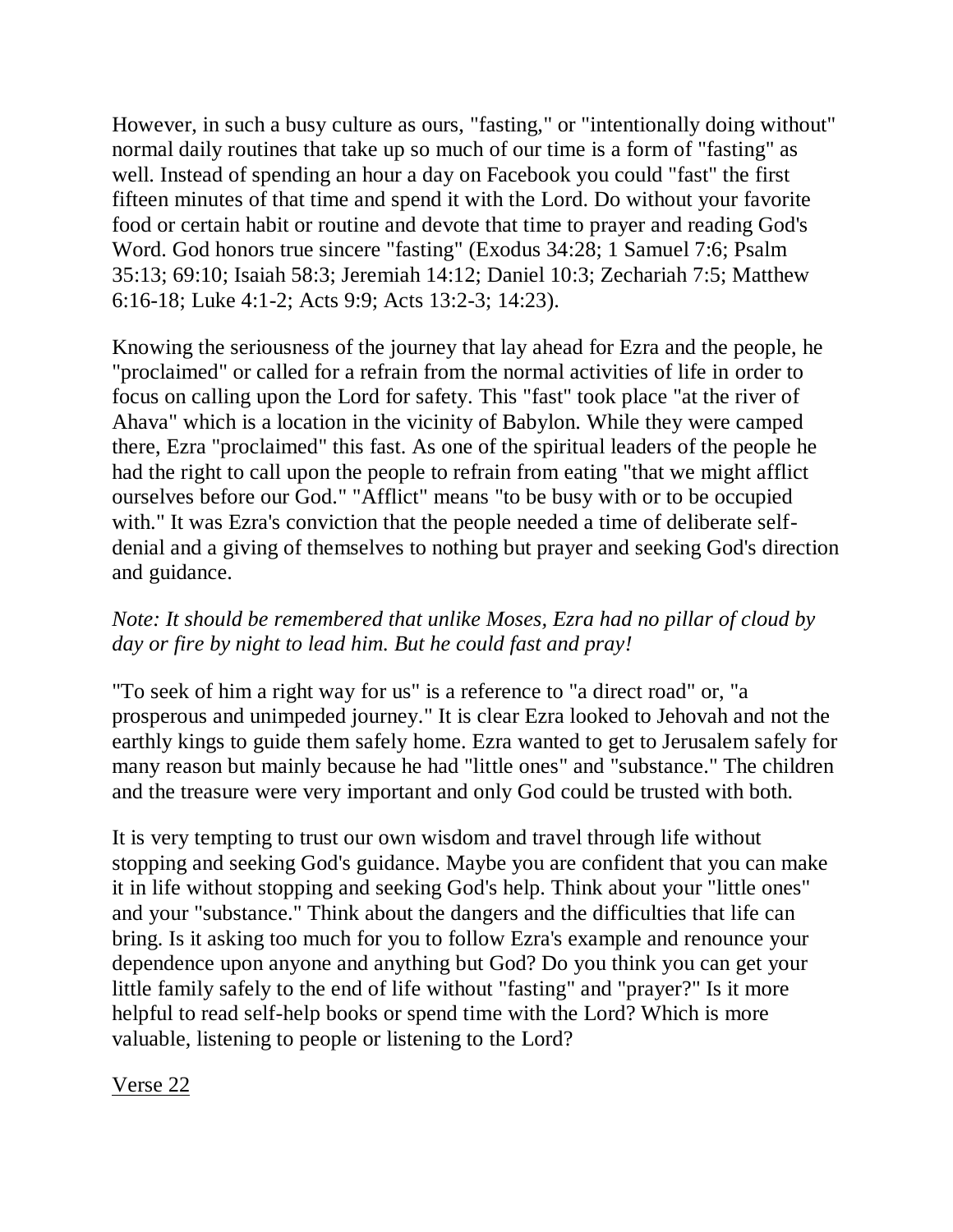"For I was ashamed to require of the king a band of soldiers and horsemen to help us against the enemy in the way: because we had spoken unto the king, saying, The hand of our God is upon all them for good that seek him; but his power and his wrath is against all them that forsake him."

By not asking King Artaxerxes for a military escort, Ezra was demonstrating great trust and dependence upon the Lord. When Nehemiah led his group home he accepted the king's offer for a military escort. Perhaps since Nehemiah was formally the kings cup bearer he wouldn't take no for an answer (Nehemiah 2:9). But with Ezra, he "was ashamed to require of the king a band of soldiers and horsemen to help us against the enemy in the way." Ezra had such confidence in the Lord to protect and provide that he would have personally been embarrassed to have asked the king for protection. He states such "because we had spoken unto the king, saying, The hand of our God is upon all them for good that seek him; but his power and his wrath is against all them that forsake him."

We should admire Ezra for testifying and showing his faith and confidence in God. Often we do not give God a chance to show His power. The Apostle Paul said, *"And he said unto me, My grace is sufficient for thee: for my strength is made perfect in weakness. Most gladly therefore will I rather glory in my infirmities, that the power of Christ may rest upon me"* (2 Corinthians 12:9). Truly Ezra and his group were weak and vulnerable to "the enemy in the way." That "enemy" may have been some of the Arab tribes, who owed no allegiance to anyone. They probably just lived off of traveling caravans and anyone who came across their paths.

Ezra's words to the king should not be taken as bragging or boasting in his faith. He simply stated to the king what he believed God was able to do and then confident enough to prove it. He also wanted the king to know that God's "power and his wrath is against all them that forsake him." These words are a powerful reminder that it is always dangerous to interfere or work against the will of God. History has proven Ezra was right!

## Verse 23

"So we fasted and besought our God for this: and he was intreated of us."

"So we fasted" means Ezra and God's people literally did without food and spent the time they would normally have spent eating talking and praying to the Lord. As Ezra penned these words years later, his heart must have been overwhelmed as he thought about those days of seeking God's face. He no doubt remembered his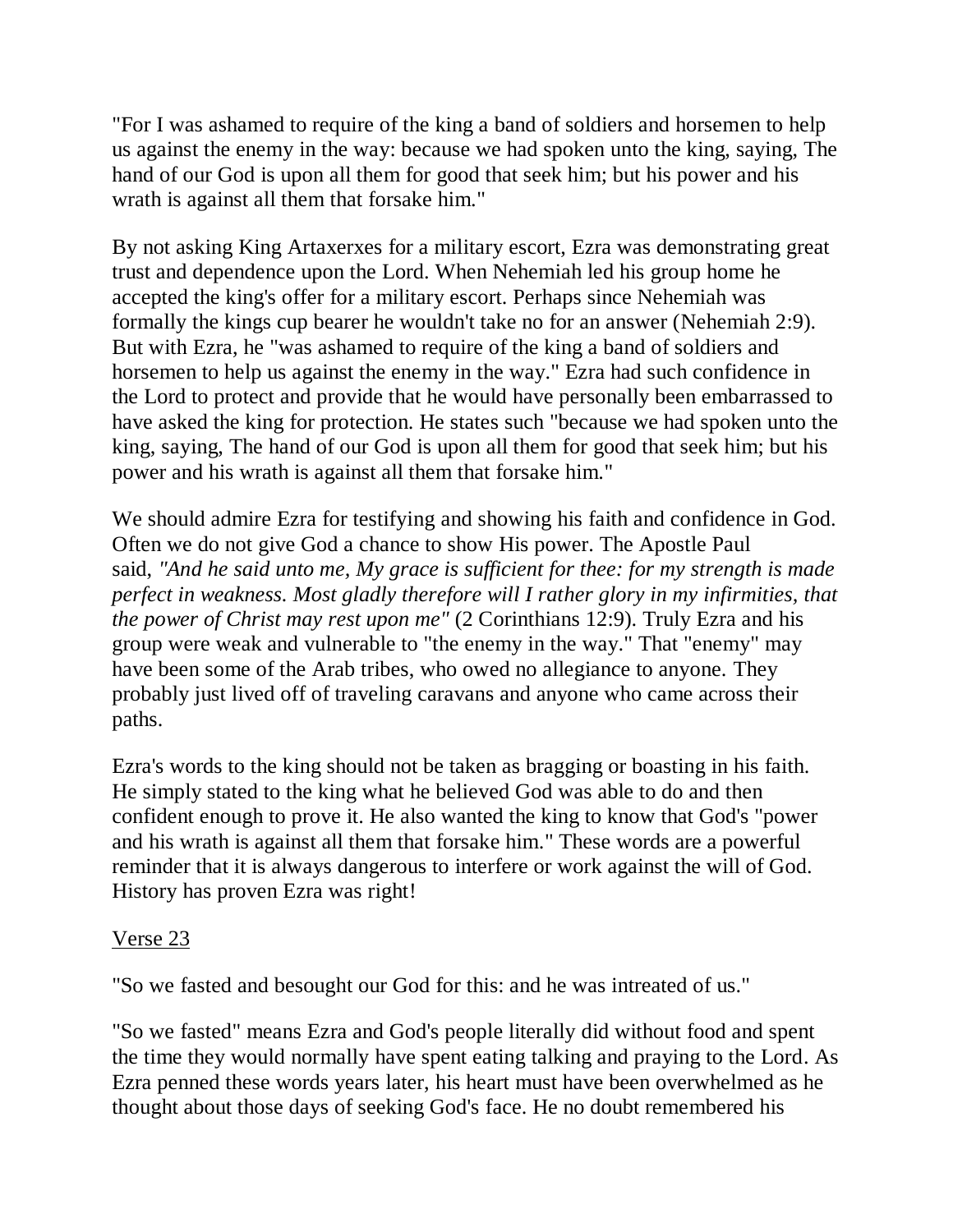stomach growling when it was time to eat but instead he slipped away somewhere and begin to pray.

"Besought" means "to seek, desire, request." "For this" is two simple and seemingly insignificant words, yet, they represent the very heart of the life of Ezra and God's people. Think about these two words, "for this." They prayed "for this." Ezra was not the first to use these two precious words in prayer and he would not be the last. Hannah testified, *"For this child I prayed; and the Lord hath given me my petition which I asked of him"* (1 Samuel 1:27). Hannah's *"for this"* was a male son named Samuel. God granted her request and gave her a son and Israel a prophet. The Apostle Paul testified, *"For this thing I besought the Lord thrice, that it might depart from me"* (2 Corinthians 12:8). Paul's *"for this"* was a thorn in the flesh which God never removed but give grace to Paul to live with it.

Ezra's "for this" was protection and a safe journey home. Ezra's testimony was, "he was intreated of us." Ezra simply said, "God heard and He listened."

*Question: Do you have a "for this" in your life? Maybe the "for this" is the need for answers to some of life most difficult questions. Maybe "for this" is the need of a pastor. Maybe "for this" is like Ezra, the need for direction, protection and guidance. Whatever the "for this" may be in your life, God will be "intreated" of you. He will hear. Keep praying "for this."*

## **Fasting and Praying, Presentation at the End of the Journey (Ezra 8:31-32)**

Ezra 8:24-30 records the heart of this story as Ezra is given the enormous treasure to take back to Jerusalem. The returning exiles were not poor. God had blessed His people even in their captivity. Add to that the offering of the Persians (Ezra 7:15- 17) and you can safely say the exiles were returning home with a great treasure.

As Ezra leaves he weighs out of the treasury the exact amount or value of what he is carrying home (Ezra 8:23-29). When he arrives in Jerusalem at the end of his journey he must weigh in the treasure again (Ezra 8:33-36). God expects us to show up at the end with what we had at the beginning. That will never happen without fasting and prayer.

## Verse 31

"Then we departed from the river of Ahava on the twelfth day of the first month, to go unto Jerusalem: and the hand of our God was upon us, and he delivered us from the hand of the enemy, and of such as lay in wait by the way."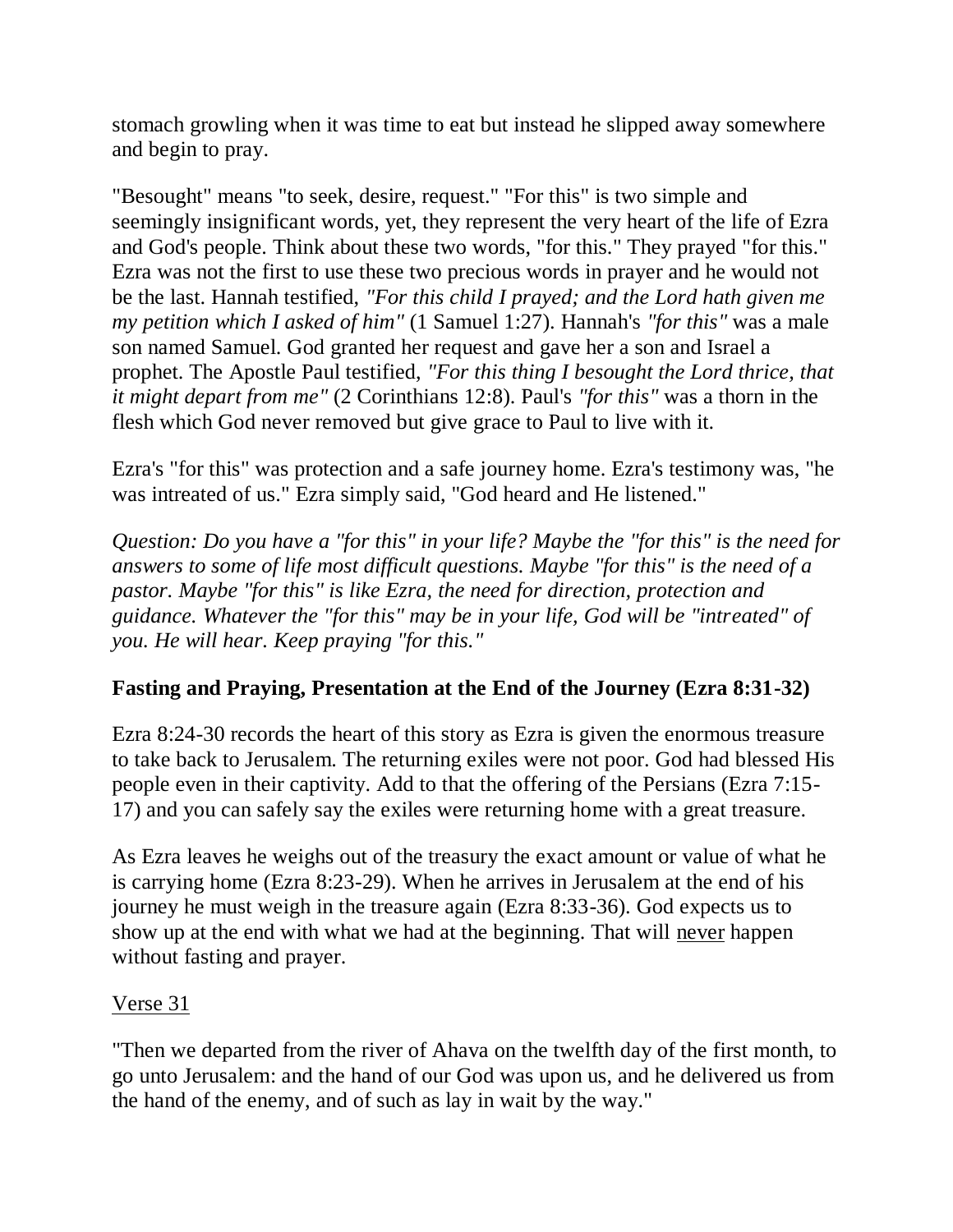Ezra and his group "departed" or left Babylon *"upon the first day of the first month"* (Ezra 7:9) and they "departed from the river of Ahava on the twelfth day of the first month" or the same month. Since they were camped at the "river of Ahava...three days" (Ezra 8:15), they were about nine days' travel from Babylon, perhaps 100-130 miles away.

"The hand of our God was upon us" indicates that Ezra and the people sensed God's protection and guidance throughout their journey (Ezra 7:6, 9, 28; 8:18, 22). Ezra does not record the details of the journey as one might expect. He just states, "The hand of our God was upon us." It reminds us of one line of Fanny Crosby's great hymn, "All the Way My Savior Leads Me" when she wrote, "This my song through endless ages, Jesus led me all the way." What more needs to be said?

"He delivered us from the hand of the enemy, and of such as lay in wait by the way" is another simple declaration of God's protection. This statement confirms that "The hand of our God was upon us." Again, Ezra doesn't give details of enemies they might have seen or dangers they barely avoided. He just states the facts.

Think about all the enemies and dangers that "lay in wait by the way" over a 900 miles journey. And yet, Ezra doesn't name a single event. He just magnifies the fact that "The hand of our God was upon us." That's trust! That's faith! That's confidence in Almighty God!

#### Verse 32

"And we came to Jerusalem, and abode there three days."

After the long hard journey a "three day" rest was welcomed when Ezra and the people "came to Jerusalem." The dates given for their departure and arrival based on our calendar today meant they left in April and arrived in August. They certainly needed the "three days" of rest. On the *"fourth day"* (Ezra 8:33), Ezra weighed the treasures in at the house of God and took care of the business at hand (Ezra 8:34-36).

"We came to Jerusalem" are not just words of destination reached. "We came" reminds us that without God's providence, provision, and protection, they would have never been given the freedom to come. "We came" reminds us that this was God's plan and purpose for His children to return to their homeland (Ezra 1:3).